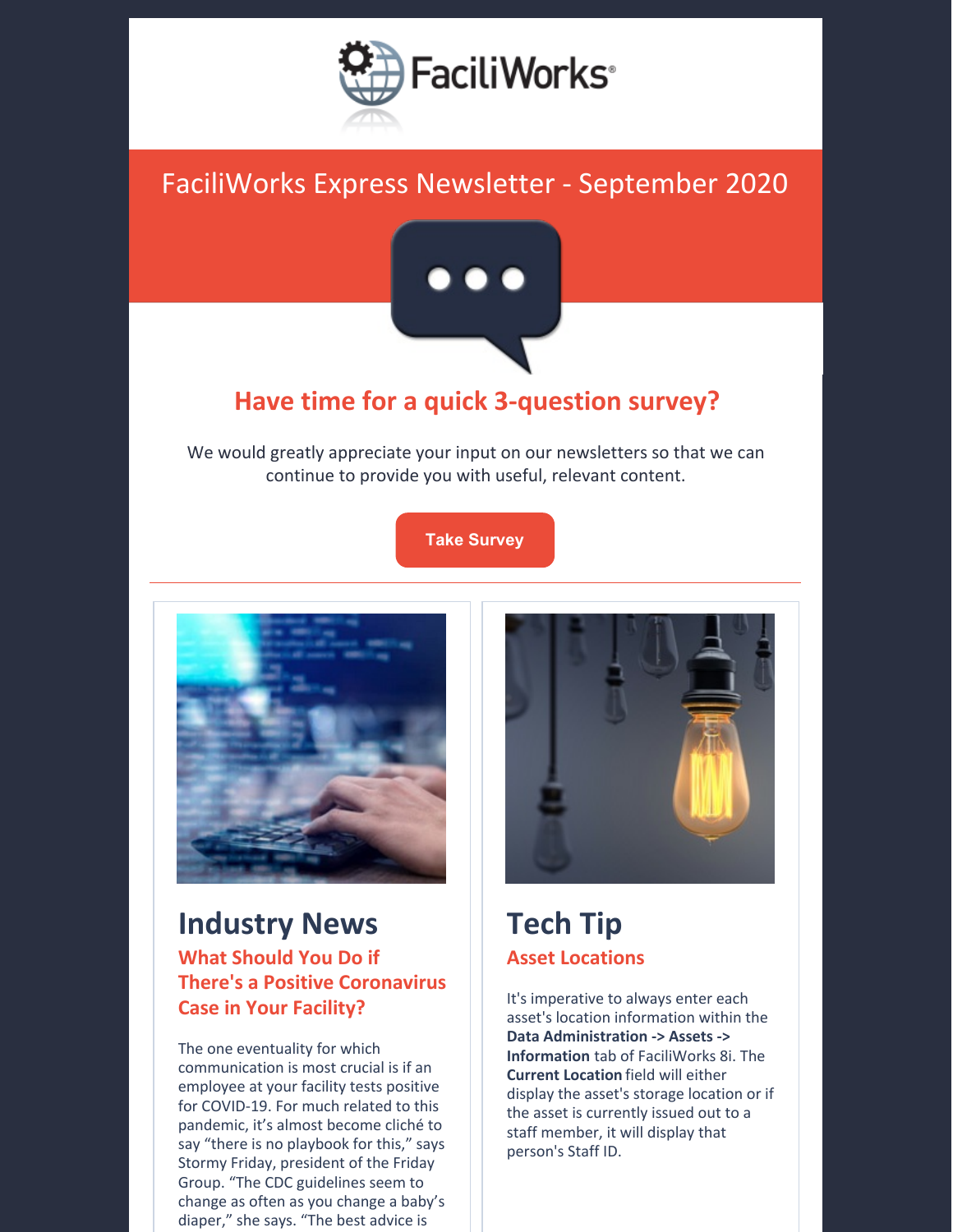|  |  | to start at the most stringent  |
|--|--|---------------------------------|
|  |  | guidelines and work backwards." |

Indeed, in the instance of a positive test, every organization absolutely must have a very specific and very stringent playbook...

Read the full story on **[facilitiesnet.com](https://www.facilitiesnet.com/facilitiesmanagement/article/What-Should-You-Do-if-Theres-a-Positive-Coronavirus-Case-in-Your-Facility---18993)**



# **Training**

Our interactive web training suites let you to participate from the comfort and safety of your own home or office. Complete the whole suite to receive a certificate of completion and you'll be using FaciliWorks like a pro.

Purchase individual sessions via the links below or **contact our training specialist** for [discounts](mailto:training@cybermetrics.com) on full suites.

#### **September 2020**

Session 1: Sept. 1 – **[Purchase](https://attendee.gototraining.com/r/8963323651643107842) Now** Session 2: Sept. 3 – **[Purchase](https://attendee.gototraining.com/r/3826453705185286146) Now** Session 3: Sept. 8 – **[Purchase](https://attendee.gototraining.com/r/3928364139429018882) Now** Session 4: Sept. 10 – **[Purchase](https://attendee.gototraining.com/r/1772039318430107394) Now**

#### **September-October 2020**

Session 1: Sept. 28 – **[Purchase](https://attendee.gototraining.com/r/9185471180854541570) Now** Session 2: Sept. 29 – **[Purchase](https://attendee.gototraining.com/r/6327992192869405698) Now** Session 3: Sept. 30 – **[Purchase](https://attendee.gototraining.com/r/2266596350981136386) Now** Session 4: Oct. 1 – **[Purchase](https://attendee.gototraining.com/r/275873374288072962) Now**

#### **Early October 2020**

Session 1: Oct. 5 – **[Purchase](https://attendee.gototraining.com/r/8044981854223099394) Now** Session 2: Oct. 6 – **[Purchase](https://attendee.gototraining.com/r/3715961583599270914) Now** Session 3: Oct. 7 – **[Purchase](https://attendee.gototraining.com/r/5745649053357511938) Now** Session 4: Oct. 8 – **[Purchase](https://attendee.gototraining.com/r/1196866095155214594) Now**

#### **Late October 2020**

Session 1: Oct. 12 –**[Purchase](https://attendee.gototraining.com/r/5474819548227036930) Now** Session 2: Oct. 16 –**[Purchase](https://attendee.gototraining.com/r/1011670953642450690) Now** Session 3: Oct. 19 –**[Purchase](https://attendee.gototraining.com/r/3599117582427287554) Now**

| New Asset<br>New Gage              |
|------------------------------------|
| Asset Description Conveyor Machine |
| Locations                          |
|                                    |

When a preventative maintenance event is created in FaciliWorks 8i, the PM draws data from the asset record. So, when a technician accesses FaciliWorks 8i Mobile and pulls up the PM event, it will include the asset's current location information, ensuring that the technician is working on the correct asset.

|                    | <b>Preventative Mai</b> | i. |
|--------------------|-------------------------|----|
| <b>Information</b> |                         |    |
|                    |                         |    |
| PM Number          |                         |    |
|                    | PM-0000000019           |    |
|                    | <b>PM Description:</b>  |    |
|                    |                         |    |
| Asset ID:          |                         |    |
| Conv-Mach          |                         |    |
| Task ID:           |                         |    |
|                    | Safety inspection       |    |
| Location:          |                         |    |
|                    | Production Dept Bldg 3  |    |
| Task Type:         |                         |    |
|                    | <b>Maintenance</b>      |    |
|                    |                         |    |

We encourage you to explore the additional capabilities of your FaciliWorks software and as always, keep an eye out for future Tech Tips.